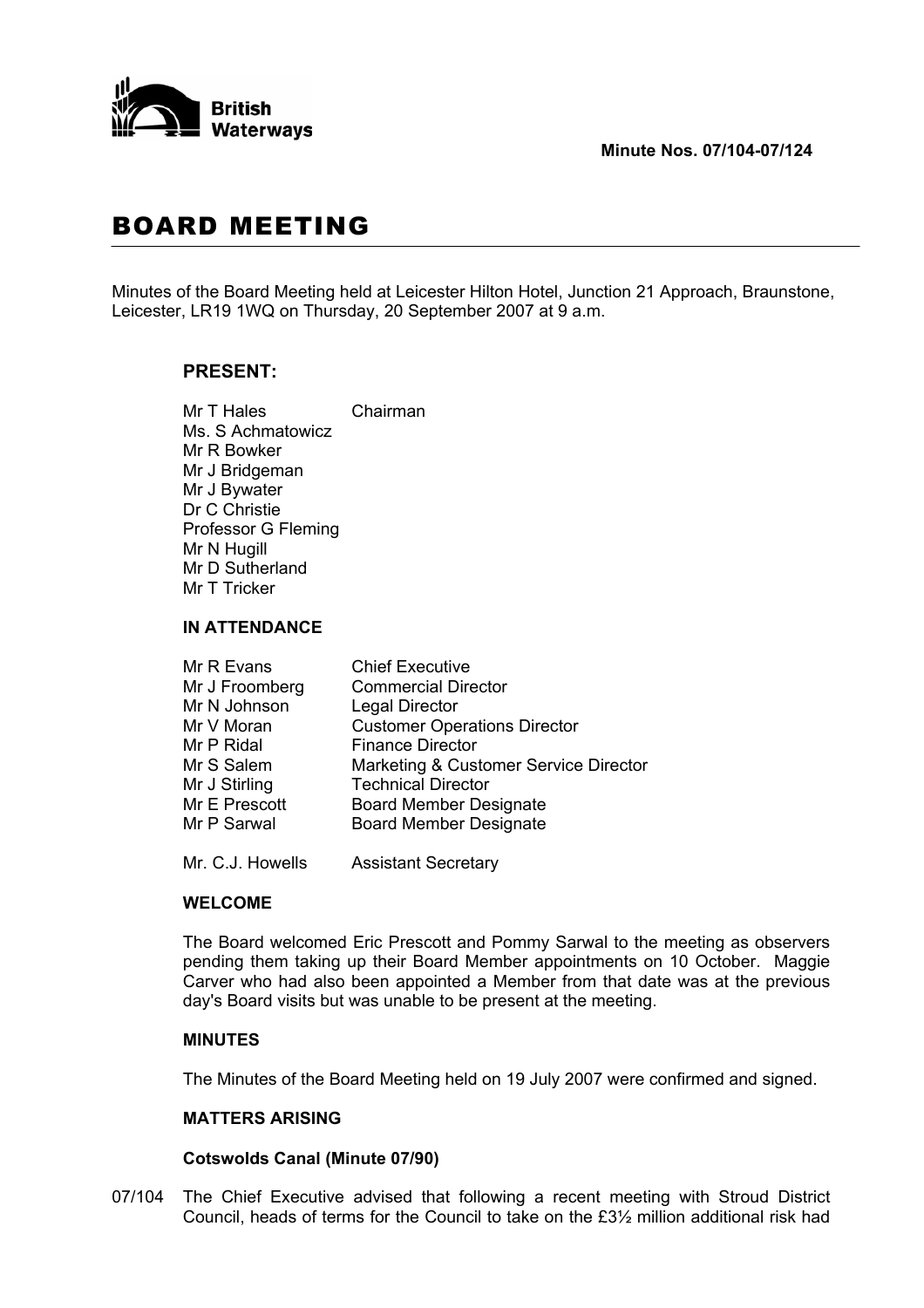been confirmed in principle. He was hopeful this would shortly be translated into a final agreement.

## **Utilities Business Presentation (Minute 07/100)**

07/105 The Commercial Director reported that Glaxo Smith Kline had approved the water cooling project referred to in the Utilities Business presentation at the last meeting.

#### **Planning Topics Presentation (Minute 07/100)**

07/106 The Chief Executive confirmed that the new investment opportunities identified in Heather Clarke's note would be followed up in the quarterly property reports.

## **CHIEF EXECUTIVE'S REPORT**

07/107 The Board noted BWB 3290.

#### **Stakeholder Relations**

07/108 The Chairman reported that meetings and waterway visits, including one by the Waterways Minister to Birmingham, had further consolidated BW's good relations with the Minister and Defra. He also referred to a letter he had received from Martin Hurst, Director of Water at Defra. This included Mr. Hurst's view that recent changes in BW's sponsorship within Defra would be beneficial for both in placing BW more firmly within core Government objectives.

 Similarly in Scotland, meetings were being held at MSP and ministerial levels to communicate how BW Scotland could contribute to the Government agenda. BW would be giving evidence to the Committee on the Economy, Energy and Tourism.

 The Chairman also referred to the Conservative Party discussion paper in which it had been suggested BW take on Environment Agency and PLA responsibilities. The Board agreed this was not a debate in which BW should become involved.

#### **Implementing Marketing Strategy (B2C)**

07/109 The Board had received the results of the McCann Erickson marketing strategy on the previous day. Mr. Salem confirmed that although the emphasis in measuring footfall had moved to unique visitors, the number of visits would continue to be measured.

#### **Mooring Tenders Trial**

07/110 The Chief Executive reported on the mooring tenders trial which was due to start in late September. The topic had been reviewed by the Fair Trading Committee earlier in the day. The Marketing & Customer Service Director updated the Board on the main areas of user concern about the trial. He would circulate the briefing paper, that the FTC had received, to other Board Members.

#### **Leadership Development**

07/111 The Board noted progress to design a comprehensive leadership development programme in BW and that individual Board Members with particular interest in this field might be asked to contribute.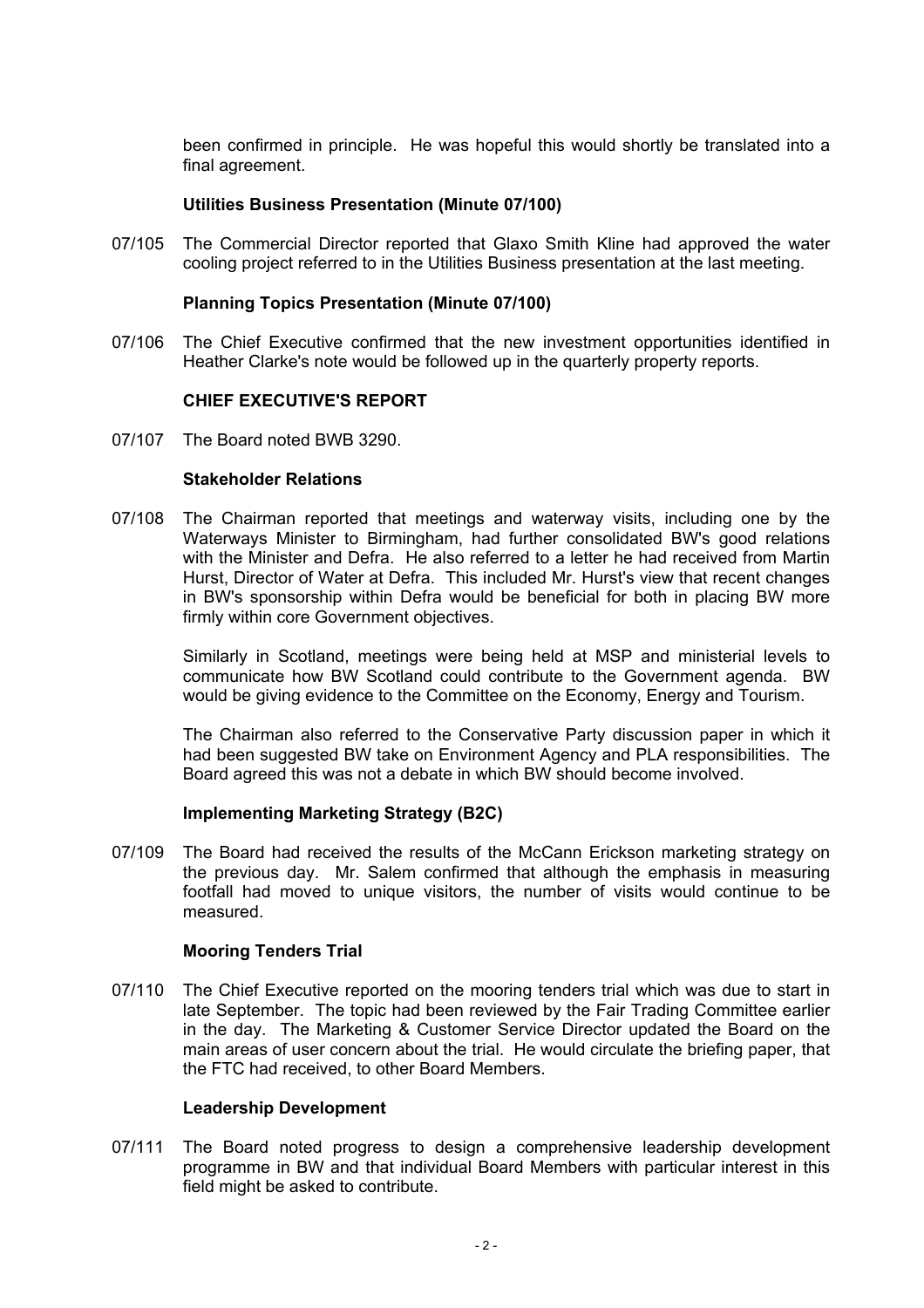## **Tees Barrage**

07/112 The Board shared the Executive's disappointment that the EA had served notice revoking the provisional licence for the fish pass at the barrage (notwithstanding earlier constructive discussions), and noted that BW might now have to seek a judicial review.

## **Invasive Species**

07/113 Referring to the floating Pennywort problem which the Board had seen the previous day, Professor Fleming recommended an audit of all invasive species. Any additional management needs arising from this would be a further cost to BW.

## **Project Approvals**

- 07/114 The following project, approved by the Chief Executive, was noted:
	- **Weaver Navigation** Vale Royal Lock, Bullnose reconstruction £2,800,500.

## **FINANCE REPORT**

07/115 The Finance Director introduced BWB 3288.

 Commenting on the F4 forecast of a loss for the year, Mr. Ridal explained the focus of the scrutiny of expenditure that was underway, particularly major works.

*[Confidential minute].* The Commercial Director undertook to circulate his note on the structure of the ISIS Limited Partnership to the new Board Members.

 The Finance Director then highlighted the further discussions that had been held with the Scottish Government regarding accounting transparency and fulfilling the investment and income commitments given in 2004.

 The Board reiterated its commitment to fulfil these undertakings. Mr. Bowker expressed concern that the outcome should be consistent with the Status Review. It was agreed this should not be an issue since the two would proceed in parallel. Further Defra would be kept fully aware of any decision.

 The Board noted the investment strategy that had been adopted by the BW Pension Fund. Whilst accepting this was a matter for the Trustee Board advised by its Investment Committee, the Board endorsed the conservative approach taken given the current lack of transparency in the financial markets.

 On Business Plan milestones, the Finance Director undertook to consider comments on recycled materials used in construction and the percentage reduction in BW waste into landfill sites.

# **BRITISH WATERWAYS – FUNDING OPTIONS PAPER – SEPTEMBER 2007**

07/116 Introducing BWB 3293, the Chief Executive advised that at the recent Strategy Away Day, BW had convinced Defra of the seriousness of its funding position as a result of cutbacks in public expenditure and internal pressures, e.g. the recent flooding. The paper's purpose was to clearly identify the funding shortfall and to concentrate on a solution that would prevent significant deterioration in the network in the current CSR round. The longer term options could be developed through the Status Review Process.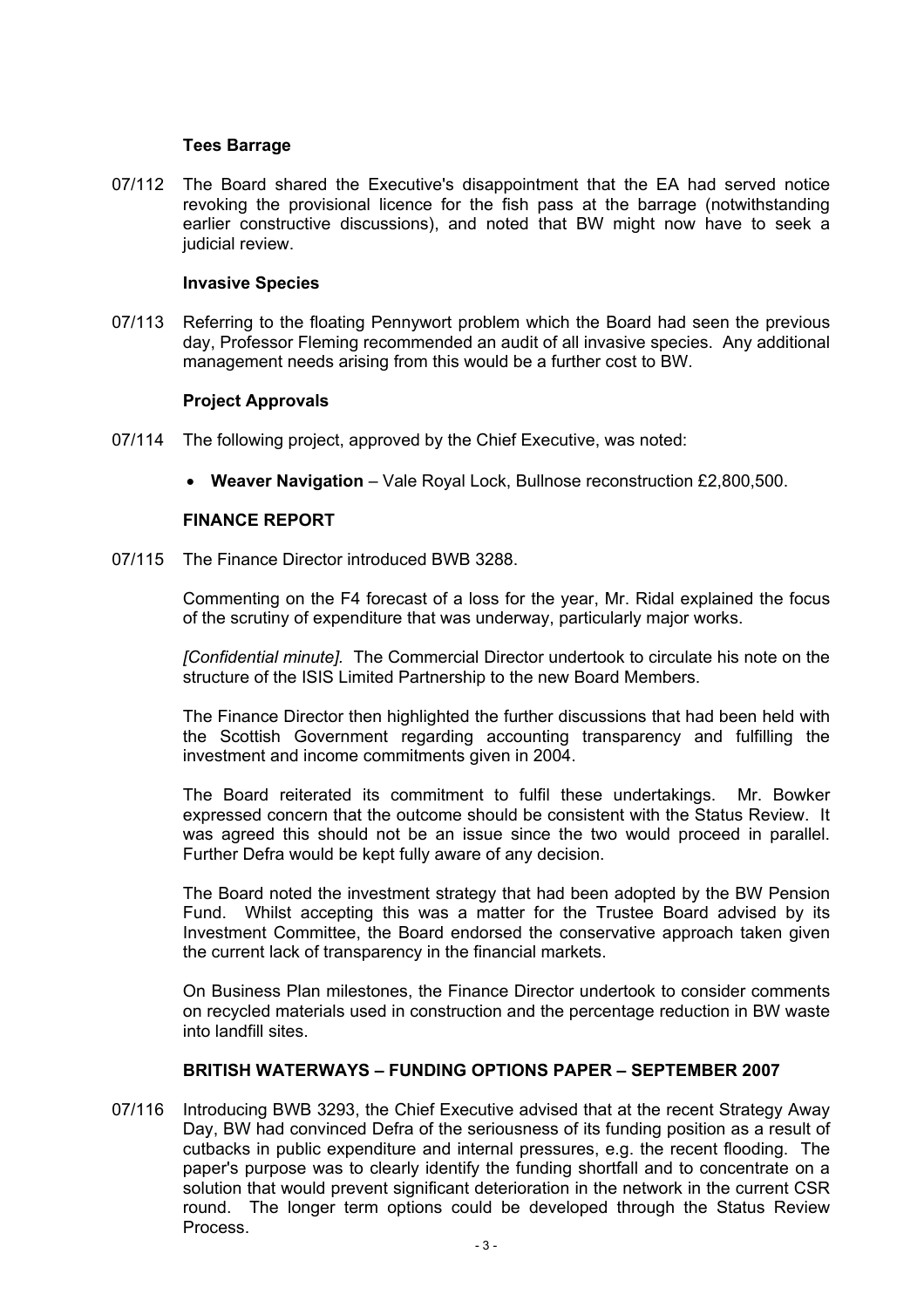Following a review, the Board approved the proposal for a holding position (Option 2). It was further agreed that Option 5, Commercial Capital would be clarified.

 There was a discussion on how the return on the expenditure should be assessed. It was agreed this would need to be demonstrated in terms of safeguarding the system.

#### **STATUS REVIEW UPDATE**

#### 07/117 The Board considered BWB 3294 by the Legal and Commercial Directors.

 The Legal Director advised that following completion of the process agreed with the Board, KPMG/Merrill Lynch had been appointed as advisors for the Status Review. Terms of Reference for the Review had now been agreed with Defra and Scottish Government.

 The Board approved the Terms of Reference of the Status Review and noted the programme, as set out in Appendices A and B respectively.

 It was agreed that meetings of the Project Board would be arranged to precede BW Board Meetings in November, January and March respectively so that there could be a report back on each occasion.

 Mr. Sarwal expressed an interest in meeting the advisors and this would be considered outside the meeting.

#### **HEALTH & SAFETY MANAGEMENT REPORT**

07/118 The Board noted BWB 3292.

 There was a discussion on the increase in the number of vessels catching on lock cills or lock gates often involving inexperienced boaters. It was agreed this was partly a matter for the trade and ensuring proper induction was given to boaters. It was suggested customer feedback leaflets would provide helpful data on this.

 BW's role was also reviewed, including the attention being given to ensuring cill marking standards were met. The Technical Director additionally undertook to revisit work undertaken on hazard signs to see if these could be applicable in any way. He added that BW's Safety Conference the following week was on the theme of user safety.

 Mr. Stirling highlighted the renewed effort to ensure the improving trend in lost time incidents was resumed following the recent plateauing. He would review the scope for additional comparators to be included in the Construction Industry Safety Benchmark Data.

#### **COMMERCIAL DIRECTOR'S REPORT**

07/119 The Commercial Director introduced BWB 3289.

 He advised, on the market commentary, that the Property Committee had concentrated on current financial/property market issues the previous day and had concluded that the Executive's approach to managing this was sound. The need to execute this with vigour had been underlined.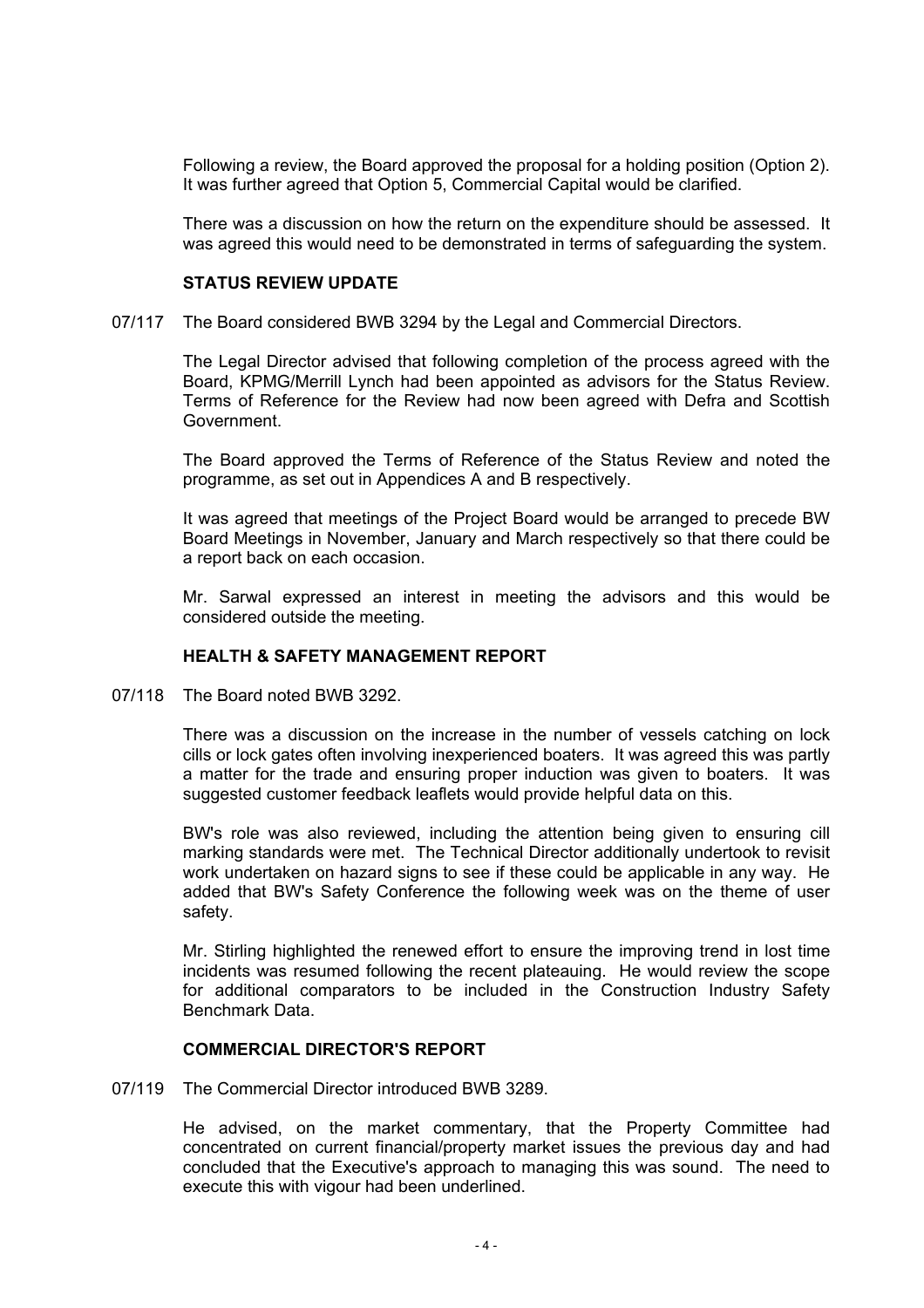The Board noted the update on Wood Wharf, including the terms and structure of the acquisition of the Fulton site. It was agreed that whilst Wood Wharf timings would suffer from the perturbations in the property markets, its potential returns remained very substantial.

 The Commercial Director then updated the Board on an issue, for the Wood Wharf Partnership, arising from the Government's request for it to help fund a Crossrail spur to Canary Wharf and Woolwich. He outlined the terms of a letter of comfort sent from the Wood Wharf Partnership Board to Canary Wharf, who were leading the discussions with the Department of Transport and H.M. Treasury. The Board endorsed the approach taken.

 The update on Gloucester Quays was noted. The investment return benefits of building to the highest standards in terms of flooding risk were underlined.

 On BWML, Board Members expressed interest in the way the business was being driven forward and future options and would focus on this at the Business Plan review.

## **CORE WATERWAY/INFRASTRUCTURE**

07/120 The Board welcomed BWB 3291 with its overview of performance in 'Core Waterway' as a helpful follow up to the presentation that had been made at the March meeting.

 Professor Fleming referred to a Flooding Review established by the Prime Minister. It was agreed BW should consider contributing to this. The Board also referred to the presentation on SCADA the previous day and the conclusion that it had performed well in the recent flooding events.

 The Board expressed its appreciation of the efforts of all concerned in responding so effectively to the July flooding emergency. The Chief Executive advised this would be recognised properly as had been the case for the June flooding.

 Mr. Bowker referred the Board to a review of strategic aspects of safety that had been undertaken in response to a recommendation of the Audit Committee. The outcome was that whilst risks were being managed, the reporting and feedback was not sufficient. A general review of basic processes was now underway to identify deficiencies and implement zero tolerance.

#### **RESTORATION UPDATE**

07/121 The Board noted BWB 3296.

 On the Droitwich Canal, the delay in planning permission was noted with concern. It was agreed to press hard for a positive decision given the widespread support for the restoration.

#### **BOARD COMMITTEES**

07/122 The Board received BWB 3295 by the Chairman and agreed the recommended membership of Board Committees from 10 October subject to including Dr. Christie's existing membership of the BW Pension Fund Board.

 Mr. Bowker reported on the other principal matters discussed by the Audit Committee at its meeting on 12 September, in addition to the safety item referred to in minute 07/120. He highlighted: